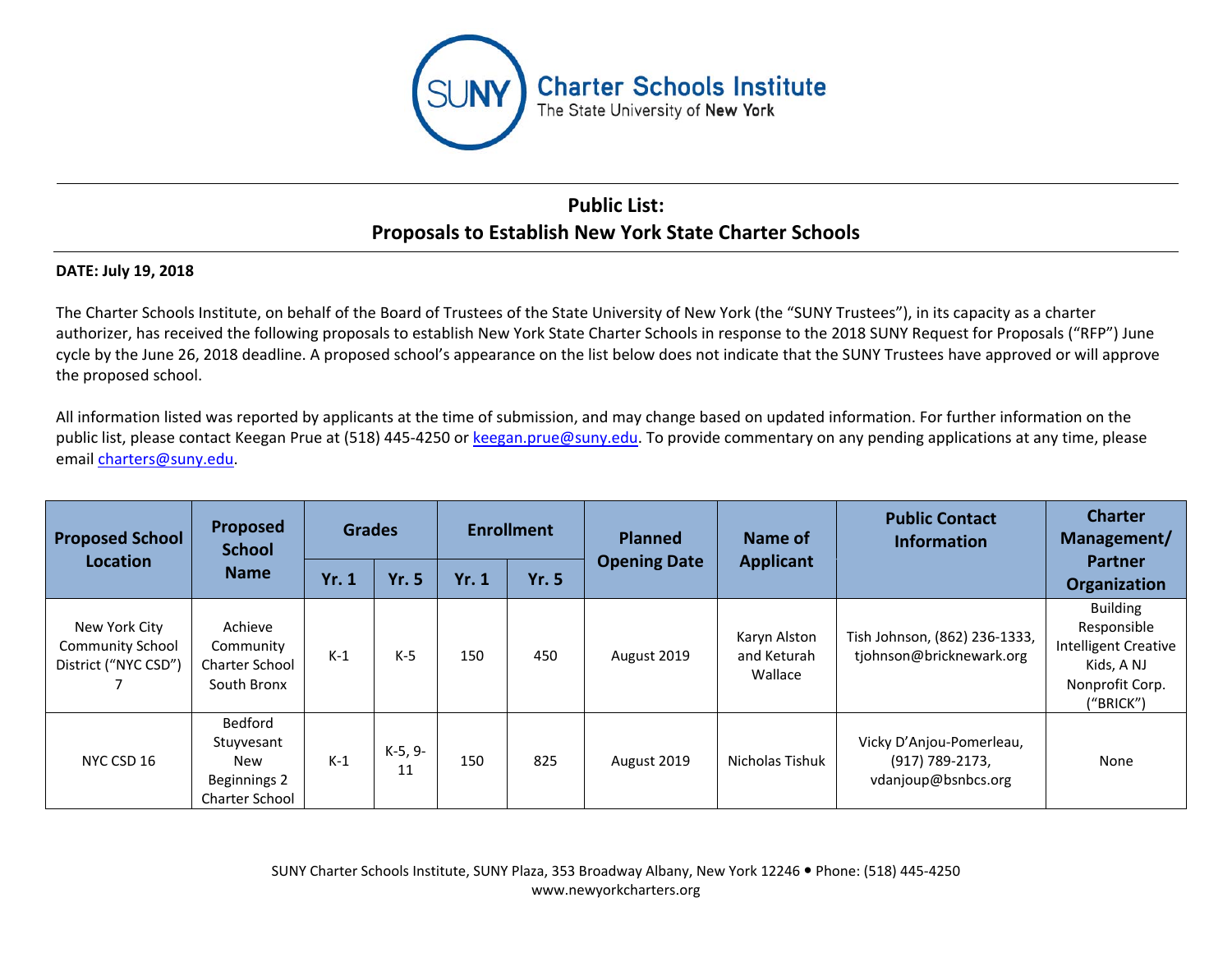| NYC CSD 7                                   | <b>Brilla Charter</b><br>School Pax                                             | К           | $K-4$         | 90  | 450  | August 2020    | Eric Eckholdt                                | Stephanie Saroki de Garcia,<br>(202) 641-3202,<br>stephanie@setonpartners.org  | Seton Education<br>Partners                 |
|---------------------------------------------|---------------------------------------------------------------------------------|-------------|---------------|-----|------|----------------|----------------------------------------------|--------------------------------------------------------------------------------|---------------------------------------------|
| NYC CSD 7                                   | <b>Brilla Charter</b><br><b>School Caritas</b>                                  | K           | $K-4$         | 90  | 450  | August 2020    | Eric Eckholdt                                | Stephanie Saroki de Garcia,<br>(202) 641-3202,<br>stephanie@setonpartners.org  | Seton Education<br>Partners                 |
| NYC CSD 15                                  | Brooklyn<br>Prospect<br>Charter School<br>CSD 15.2                              | 6           | K-3, 6-<br>12 | 100 | 1100 | August 2019    | Daniel Kikuji<br>Rubenstein                  | Penny Marzulli,<br>(718) 643-1086,<br>pmarzulli@brooklynprospect.<br>org       | Prospect Schools,<br>Inc.                   |
| NYC CSD 12                                  | Capital Prep<br><b>Bronx Charter</b><br>School                                  | $6 - 7$     | $6 - 11$      | 160 | 600  | August 2019    | Joan Massey                                  | Joan Massey, (917) 838-3684,<br>joan.massey@wearecapitalpr<br>ep.org           | <b>Capital Preparatory</b><br>Schools, Inc. |
| Cheektowaga<br>Central School<br>District   | <b>Charter School</b><br>of the Arts                                            | $K-1$       | $K-5$         | 150 | 450  | September 2019 | Shirley<br>Wagstaff                          | Shirley Wagstaff, (716) 310-<br>9903.<br>swagstaf60@hotmail.com                | None                                        |
| NYC CSD 8                                   | <b>DREAM</b><br>Charter School<br><b>Hunts Point</b>                            | $\mathsf K$ | K-4, 6-<br>8  | 81  | 648  | August 2021    | <b>Richard Berlin</b><br>and Eve<br>Colavito | Eve Colavito, (917) 701-3751,<br>communications@wearedrea<br>m.org             | <b>DREAM</b>                                |
| NYC CSD 7                                   | <b>DREAM</b><br>Charter School<br>Mott Haven                                    | $K-1, 6$    | $K-8$         | 81  | 648  | August 2019    | <b>Richard Berlin</b><br>and Eve<br>Colavito | Eve Colavito, (917) 701-3751,<br>communications@wearedrea<br>m.org             | <b>DREAM</b>                                |
| Poughkeepsie City<br><b>School District</b> | <b>Hudson Valley</b><br>Charter School                                          | $K-4$       | $K-8$         | 204 | 428  | September 2019 | Robert Watson                                | Robert Watson, (845) 453-<br>0826                                              | None                                        |
| NYC CSD 17 or 18                            | Institute for<br>Academic<br>Achievement<br>Charter School                      | $K-2$       | $K-5$         | 140 | 356  | September 2019 | Renee K. Smith                               | Dr. Sharon McKenzie, (917)<br>225-0576,<br>hanidance66@gmail.com               | None                                        |
| NYC CSD 18                                  | Lamad<br>Academy<br>Charter School                                              | 6           | $6-8$         | 125 | 375  | August 2019    | Rev. Alfred<br>Cockfield                     | Rev. Alfred Cockfield, (718)<br>913-0100,<br>alcockfield@gmail.com             | None                                        |
| NYC CSD 27                                  | Legacy<br>Academy<br>Charter School<br>for Innovation<br>and Social<br>Progress | 9           | $9 - 12$      | 108 | 432  | September 2019 | Regina Glover<br>Johnson                     | Regina Glover Johnson, (252)<br>314-3842,<br>rjohnson@ourlegacyacademy.<br>org | None                                        |